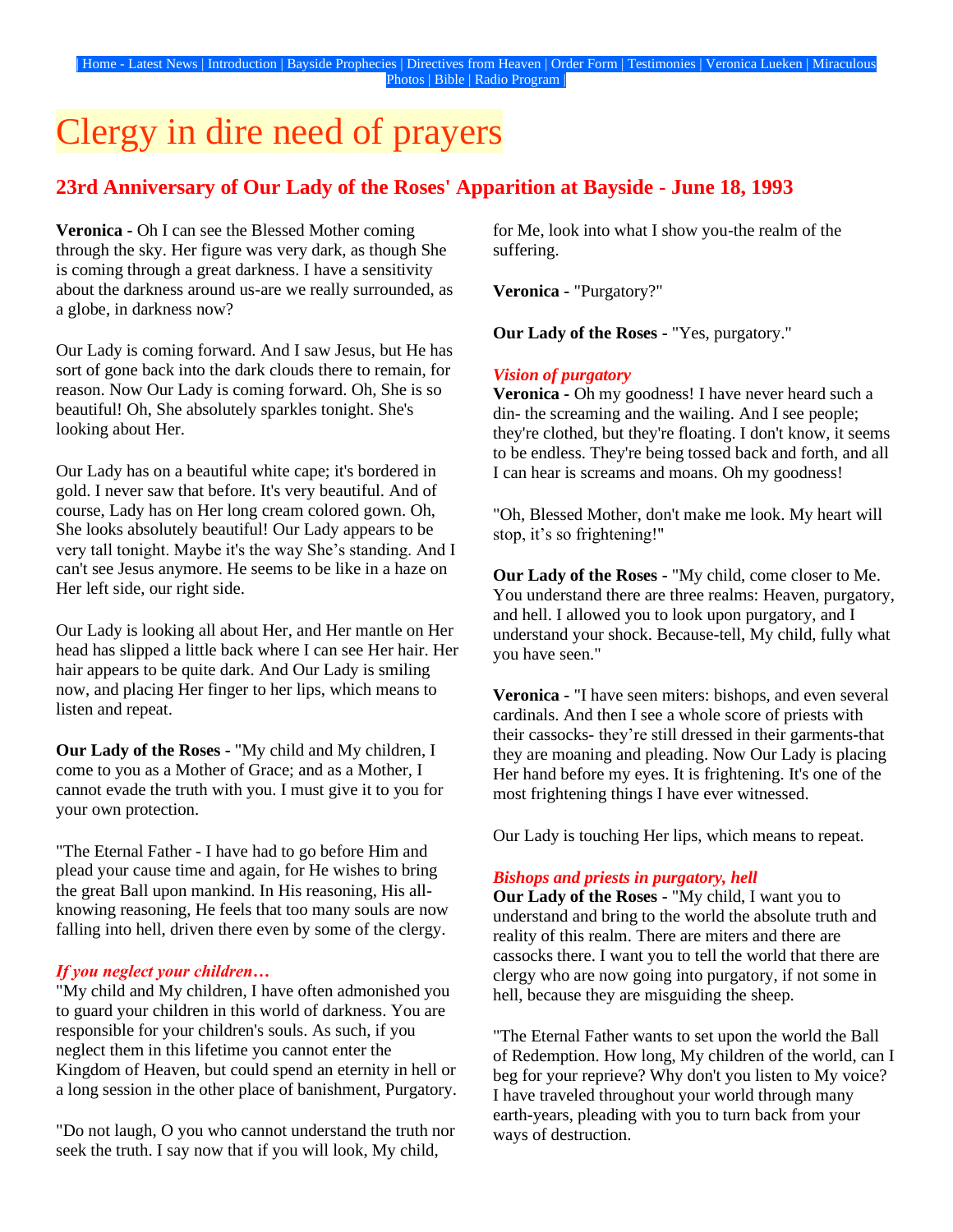"Clergy in My Son's houses, you must show more honor to My Son. There are some who are a disgrace to their profession, leading others into ways of sin. Oh ye of little faith, why do you debase the young? You who have given themselves over to worldly pleasures and defamed their profession shall not enter the Kingdom of Heaven.

## *No special passport*

"My child and My children, We have asked you on numerous occasions to pray for the clergy. They do not have a special passport from Heaven. They fight the influence of satan and his agents upon earth, but they need your prayers. You have forgotten them. They need your prayers, I ask of you all to pray for your parish priests. Temptation is great upon them; however, they are being put to the test by the Eternal Father, and all who are rotten will fall."

## *Frolicking down the aisle*

**Veronica -** Our Lady is placing Her hands upon Her eyes, and She's pointing over to the left side, Her right side. I see the inside of a church. There is a service going on. But however, what are they doing? They are skipping, like frolicking down the aisle. As I watch, I see-it is the priest, I believe, behind the altar.

He's motioning to two children to come out of the pews and go to the rear of the church. The children are hastilyalmost running to the back of the church, and I see they are picking up something. Oh, it is the ciborium and the plate. Oh!

**Our Lady of the Roses -** "Now what are they doing, My child?"

**Veronica -** They are taking it up to the altar. Now the priest and the other man-

**Our Lady of the Roses -** "The deacon, he is called, My child, the deacon."

#### *Wearing shorts at Mass*

**Veronica -** They are giving these over to them and the priest is now going back to his station behind the altar. Now all of a sudden he raises his hand, and a young- oh, a young woman is coming out of the pew. But oh, my goodness me! She has on a pair of shorts, and she's heading for the altar.

Now Our Lady is pointing. The woman starts to sing. Her music is not one of the church, or those accepted by God. And as she sings, the priest stands behind the altar. And in his eyes -"Is he admiring her or admonishing her?"

**Our Lady of the Roses -** "It looks, My child, like he is admiring her."

**Veronica -** The shorts she is wearing is most revealing and immodest, Our Lady said. Now that woman is now going to sit at the side of the altar, and as she crosses her legs it is a most horrible infringement on the sacred rite, for it-

"It is almost embarrassing, Blessed Mother, for me to look. Must I see it?"

**Our Lady of the Roses -** "Yes."

**Veronica -** The shorts are no longer shorts. They're almost gone! And, and I can see the expression on the priest's face as he's observing this. Now also, there are two young girls about fourteen years of age sitting at the side of the altar as the priest goes forward to consecrate the host.

**Our Lady of the Roses -** "My Son's Body."

**Veronica -** Now as I watch I notice now after the consecration that the priest is now taking his place on the right side in the altar at the last pew over to the right, and the deacon is going over to the left. And now-I don't believe it!

"Oh, I see it Blessed Mother! There are two young girls. Our Lady, how old are they?"

**Our Lady of the Roses -** "Fourteen years old."

**Veronica -** And Our Lady is saying:

**Our Lady of the Roses -** "Veronica, don't close your eyes. Open them and tell Me what you see."

## *Two young girls distributing communion*

**Veronica -** I see people streaming forward from the pews, and they're now being given the Hosts by the two young girls. Now the woman who's standing off to the side, very friendly but immodest, Our Lady said, immodest you must say, is observing all this with a smile on her face.

Now I see a man sitting in the aisle. He's crying. He has his rosary beads in his right hand, and he's crying.

I know, Blessed Mother, how he feels. He's not of this generation which has fallen to satan. I know just how he feels. The only thing that he has to hold onto is the rosary. "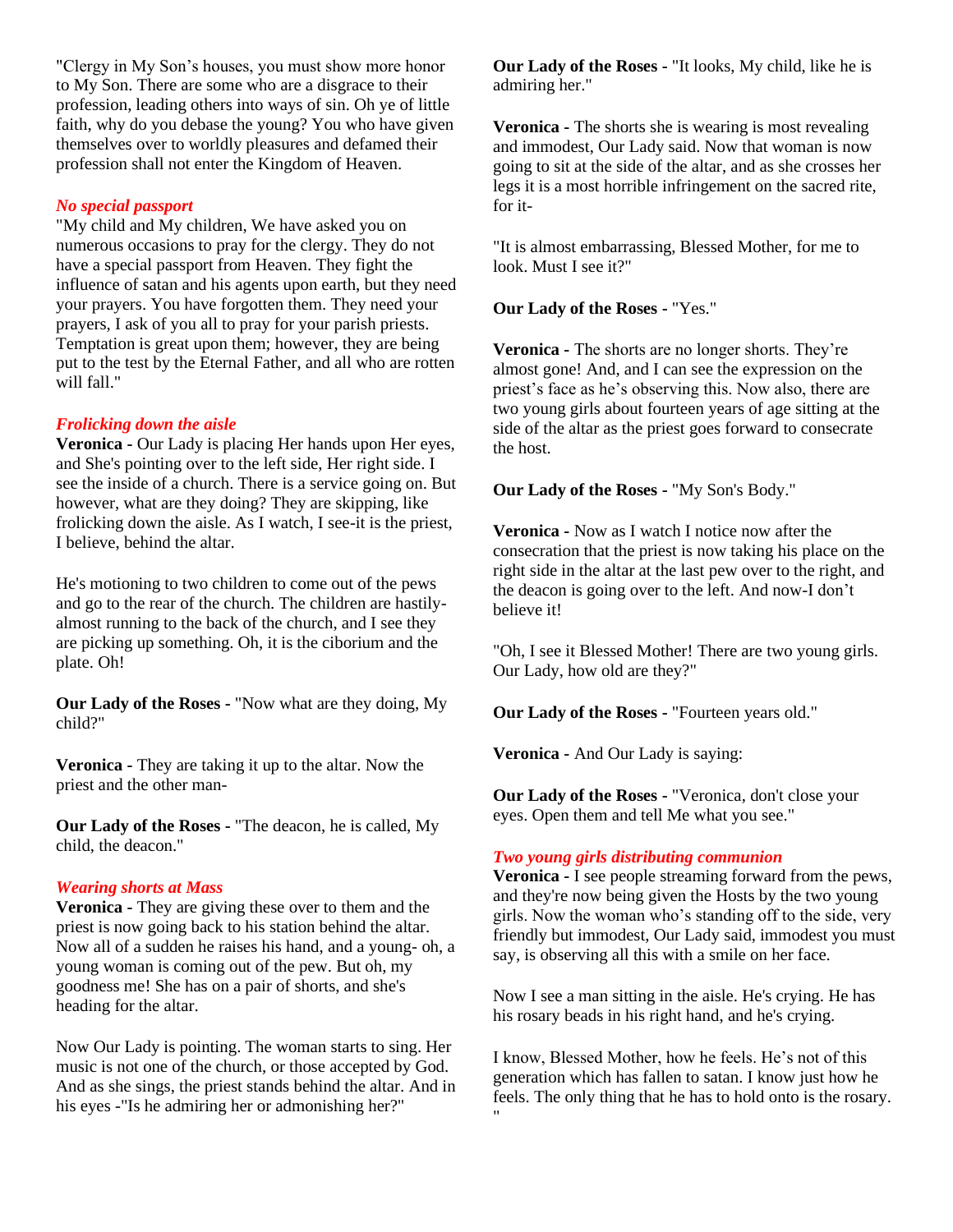Our Lady is looking all about Her, and as I watch. She's taking Her hand and She's placing it over her eyes. I think She's been crying.

**Our Lady of the Roses -** "My child-"

**Veronica -** Our Lady, I can hear her gasping.

**Our Lady of the Roses -** "You see what is going on. Less and less honor is given to My Son.

Whatever shall become of My children upon earth? I have wandered through earth-though timeless earth-years trying to warn My children of the coming punishment to mankind.

"Now also, We give fair warning to all clergy. Should you not turn from your path of self-seeking riches and think of the souls that you have in your care to bring to Heaven, you, too, shall vanish with the fires of the Ball of Redemption."

**Veronica -** Now I see coming across the sky a huge ball of some kind, but it's shooting out flames. It looks huge! I've never seen anything so big. And I see what looks like a globe on the left-hand side of the world. And this globe is heading for us, and as it gets closer, it appears that this ball is larger than the earth. I don't think this has ever been seen before. I've never seen anything so large.

Now as I'm watching it's getting very dark up there. But the light is very bright about Our Blessed Mother. She's standing there now, and She has in Her hands a large crucifix. And She's holding it up now. It's a crucifix without the body of Christ on it for some reason. And She's making the sign of the cross: In the Name of the Father and of the Son and of the Holy Ghost.

Now Our Lady is looking to the right and looking to the left, and I have a feeling that She can see just about every soul that's standing on the grounds. Now She's turning and with the cross- I knew when I originally saw it, it had a corpus on it, the body of Christ. But now She has turned. When She came closer, it had disappeared and just was a cross.

Now Our Lady is turning to Her right side, and She is extending the cross up again and making the sign of the cross: In the name of the Father, and of the Son, and of the Holy Ghost. She's repeating it, Our Lady, in sort of a singing manner--almost like being in church.

Now Our Lady is crossing over to Her left side, our right side, and She's pausing and looking about Her. It's quite windy up there. I don't know if I told you that Our Lady

has a white cape on, like a mantilla. But it looks like it might woolen; it looks heavy. She has that over her head. Now She's extending the cross and making the sign of the cross: Iin the name of the Father, and of the Son, and of the Holy Ghost, Amen.

Now Our Lady is still terribly upset. I can see in the expression on Her face. And She's moving back to be between the trees directly above us. Now She's touching Her lips, which means to listen and repeat.

**Our Lady of the Roses -** "My children, it is almost too late to reach the multitudes. My heart is torn by the knowledge that many will die in the flame of the Ball of Redemption. Many will not be prepared. I have come to you through many earth-years, and how many have listened to my counsel? How many have tried to mend their ways that offend their God?

"My child and My children, especially you, Veronica, My child, make it known that your country will soon receive a just punishment for the slaughter of the young, for the abomination to their God- given bodies- will receive a just punishment. I repeat, I repeat this three times in warnings to you all who are the ones, the culprits of the world now who have been instrumental in the destruction of the young.

## *Bishops: Despoilers of the human race*

"Cardinals, bishops, priests of the order of God, if you are guilty, turn from your ways. I make no accusations by name, though the list is growing long, to the Eternal Father. You who were given the God-given grace to be leaders of the flock have now scattered Our sheep! Bishops, what has become of your vocation? You are becoming despoilers of the human race. You cannot hide your sin from the Eternal Father. Turn back while there is still time!"

**Veronica -** Now Our Lady is touching Her lips and She is going like this, which means to listen but don't repeat.

"Oh no!… Mercy! Mercy!… Yes… I understand. But I can't repeat it? No. No, I won't. Oh my goodness!"

**Our Lady of the Roses -** "Now, My child, you will sit back and wait for My Son."

[Pause]

**Veronica -** I see a huge ball now coming through the sky. It looks like a globe of the earth. But like pinpoints, I see fires springing up. I don't understand it. It looks like the globe is on fire. And now I hear a voice saying: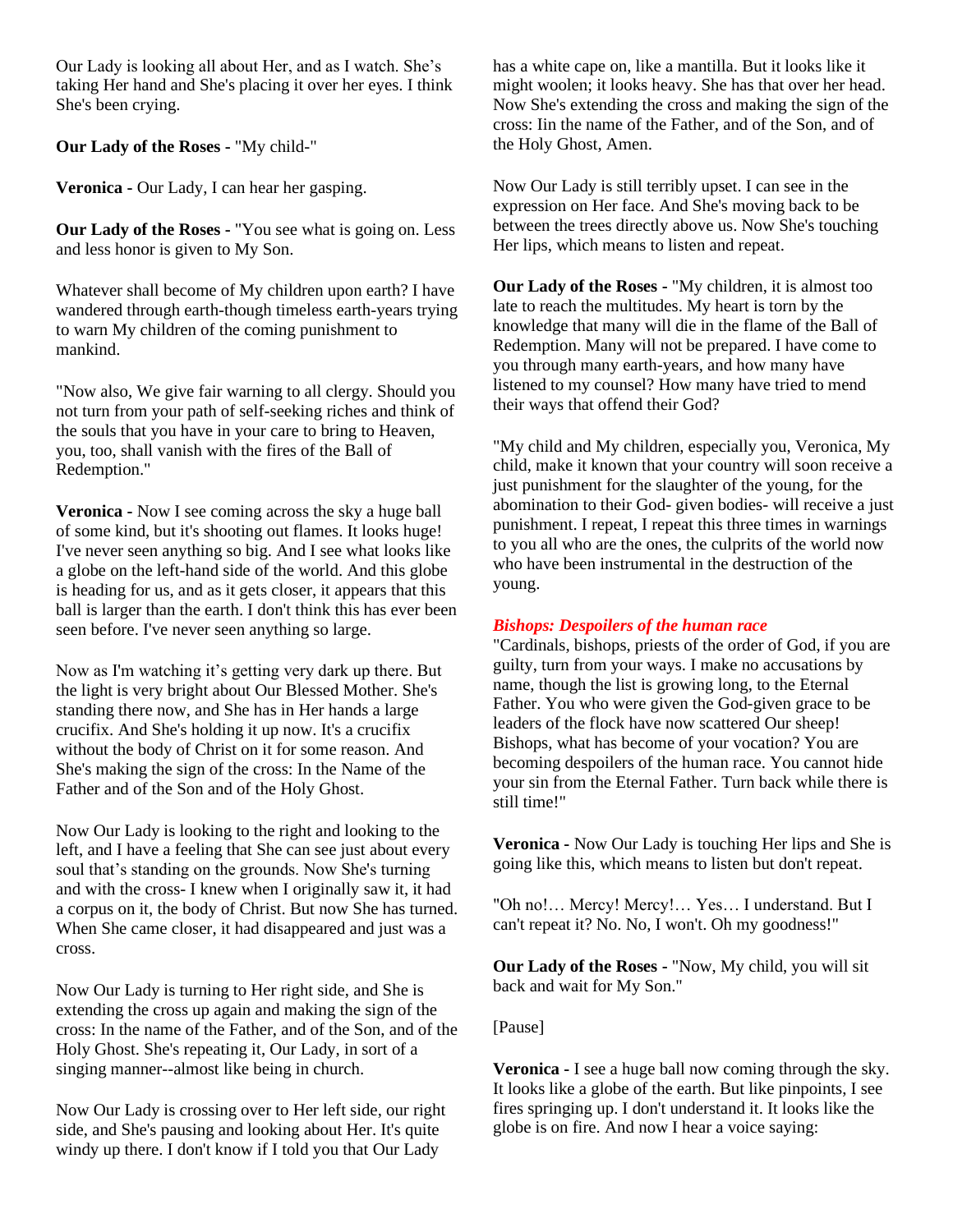Angelic voice - "The Owl have eyes fore and aft, ever watching the eagle. When the world cries peace, then shall he strike." [Veronica understood it to be angelic]

**Our Lady of the Roses -** "Do you understand what I am trying to tell you, My child?"

**Veronica -** Yes. How much of this can I repeat.

In 1968 and '69 Our Lady talked to me about a great chastisement to the United States. As the leader of the world, the eyes of the world have been upon the United States, so Heaven holds the United States under bondage, in a way, for leading the world onto the path of destruction of the souls.

Yes ... Must I? ... All right. If you say so, Blessed Mother. But I'm scar - I'm afraid."

**Our Lady of the Roses -** I want you to look, My child, and tell Me what you see."

## *Vision of hell*

**Veronica -** I see a hole. It's very deep, and there seems, to be fire all over. But in the fire I see bodies floating up and down, and they seem to be alive. In fact ,I can see some men and some women. I don't see little children, but I see many men and women.

And they're floating like they have no weight, yet I can see the outline of their figures. And the fire burns and burns but doesn't consume them. They seem to float up and down, up and down, but there's a din of noise that's hurting my ears- the screaming, the pleading. But it's like they're in a huge hole someplace beyond where I've seen on earth.

Blessed Mother, please take me out of here. It's terrible."

Now I hear the voices pleading for mercy, but a loud voice booms back: "Too late, too late. You had your chance!"

Now Our Lady is touching Her lips and it's growing darker. I don't have to look there anymore. Our Lady said to touch Her lip--

**Our Lady of the Roses -** "Your lip, and repeat.

"What you have just seen, My child, is hell. Many have taken away the knowledge of the existence of this abode. Remember, My children, the truth in fact that there is purgatory and hell, perpetual torment in Hell."

**Veronica -** Now Our Lady is looking up to Her left and I see, I only see wings and two angels coming down by Her. They don't seem to have a body. I see like beautiful children's faces- what they look like, sort of like cheruby, very pleasant looking. And I do see wings behind them but no body. They're coming now up beside Our Blessed Mother. Now Our Blessed Mother is touching Her lips.

**Our Lady of the Roses -** "You will sit back now, My child and wait for My Son. He has an urgent message for mankind."

**Veronica -** Now it's growing quite hazy. I can still see Our Blessed Mother up there, but the darkness is closing in. Although I see a pinpoint of light on Her left sidethat's our right side-and I'm going to watch the light. Now I can hear Our Lady's voice still, Her sweet voice, and She's saying:

**Our Lady of the Roses -** "Sit back, My child, and rest."

**Veronica -** The light has become stationary now. It doesn't seem to be moving forward. It seems to have stopped for a reason. Now the light is moving to the center of the sky, and it's opening up. Oh. It's getting very large now very fast.

Oh, and I can see Jesus. I recognize Him now; I can see now. I haven't- it hadn't opened up enough, the light, to show me His chest or His face, but I can see His feet- He has sandals on- and His gown, which is golden cream color, and He has on a beautiful red robe with gold trim around the outside.

Now Jesus is coming forward. I can see Him fully now. He's coming to the middle tree. There are three trees right before us. In the middle Jesus is standing over it, up in the sky, high in the sky. Now He's looking about Him. And it seems to be quite windy up there, because His hair is moving.

Now there's a brilliance about Him I can't explain. He absolutely shines in the sky. It's so dark up there, but He lights up the whole sky. Now I can notice He's looking down, and now He is touching His fingers to His lips.

**Jesus -** "My child and My children, what more can I add to My Mother's discourse with you? She has said it all at this time. She has spent many earth years going throughout your world trying to warn mankind of the coming chastisement.

"There have been many miracles set forth upon the earth by My Mother. This We have allowed as a grace to mankind, but many have been forgotten and rejected. My Mother has at this time gone throughout all corners of the